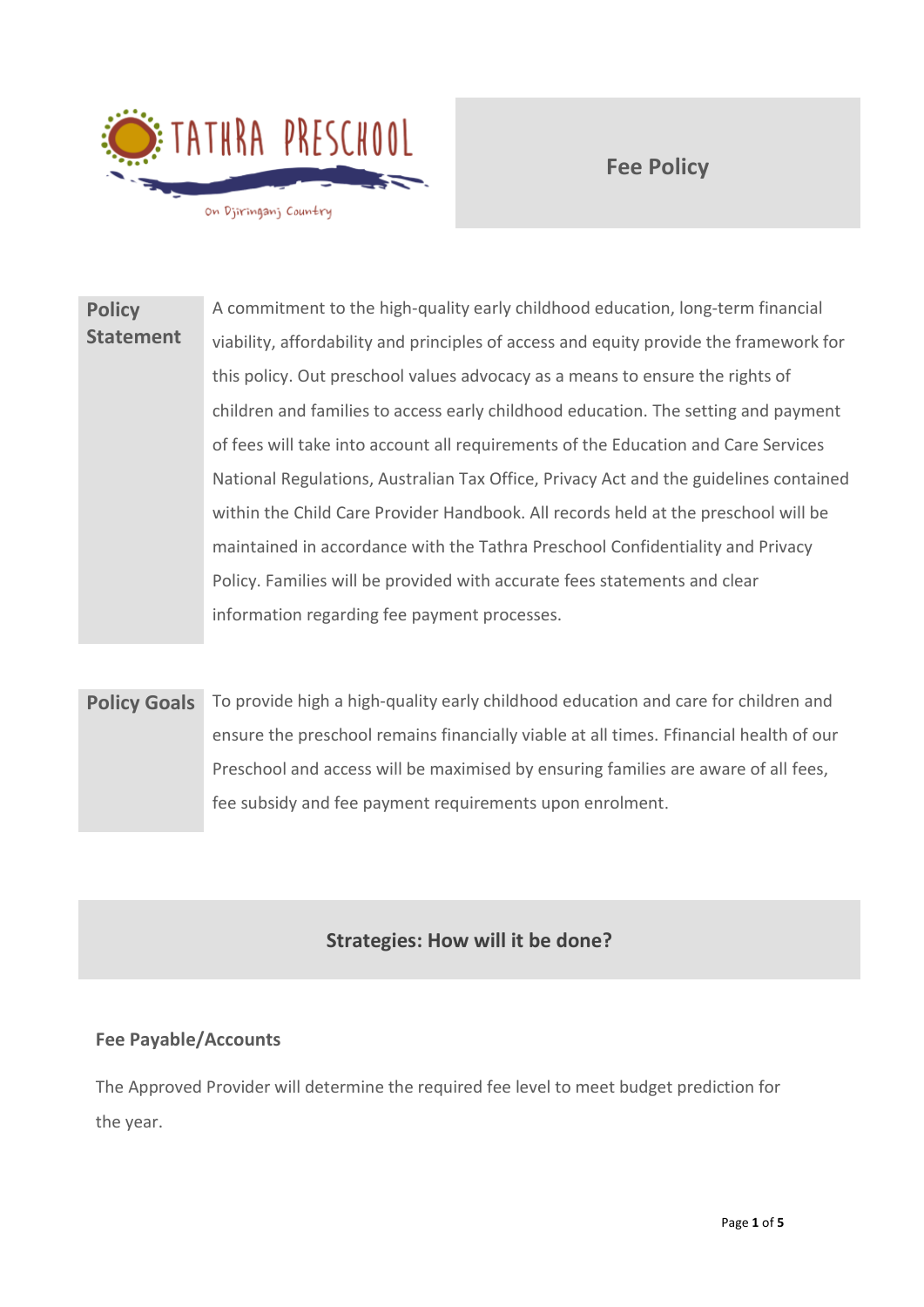- $\triangleright$  The fee schedule and fees payment policy will be fully explained to families during the enrolment process.
- $\triangleright$  Families are catergorised into Equity and Non-Equity groups based on Government funding guidelines and fee levels are set for each category.
- $\triangleright$  Fees payable will be quoted as either daily or weekly or per term amounts.
- $\triangleright$  Families will be given a minimum of 14 days' notice of any fee increase.
- $\triangleright$  The same fee will be charged to all families in a given fee category.
- $\triangleright$  A statement of fee invoices and payments will be sent to parents/guardians at the end of each term.
- $\triangleright$  Families are required to pay fees in advance. Receipts are available upon request but a listing of payments will appear on statements issued each term to Parents/Guardians
- $\triangleright$  Fee payment will be recorded according to NSW Government guidelines and funding agreements.
- $\triangleright$  Families should contact the Preschool to advise of their child's inability to attend as soon as this is known. Fees will still be required on days the child would normally attend.

### **Payment of Fees**

- $\triangleright$  Fees are payable from the agreed commencement date and must be paid two weeks in advance.
- $\triangleright$  Fees may be paid by electronic funds transfer or by direct deposit (internet banking).

### Overdue Fees

• Parents/guardians with overdue fees will be encouraged by the Nominated Supervisor to discuss any difficulties they may have in meeting payments and make suitable arrangements to pay, including the option of a payment plan. If this is not done, or the agreed arrangements are not kept, the matter may be referred to a debt collector and/or cancellation of the child's booking may occur.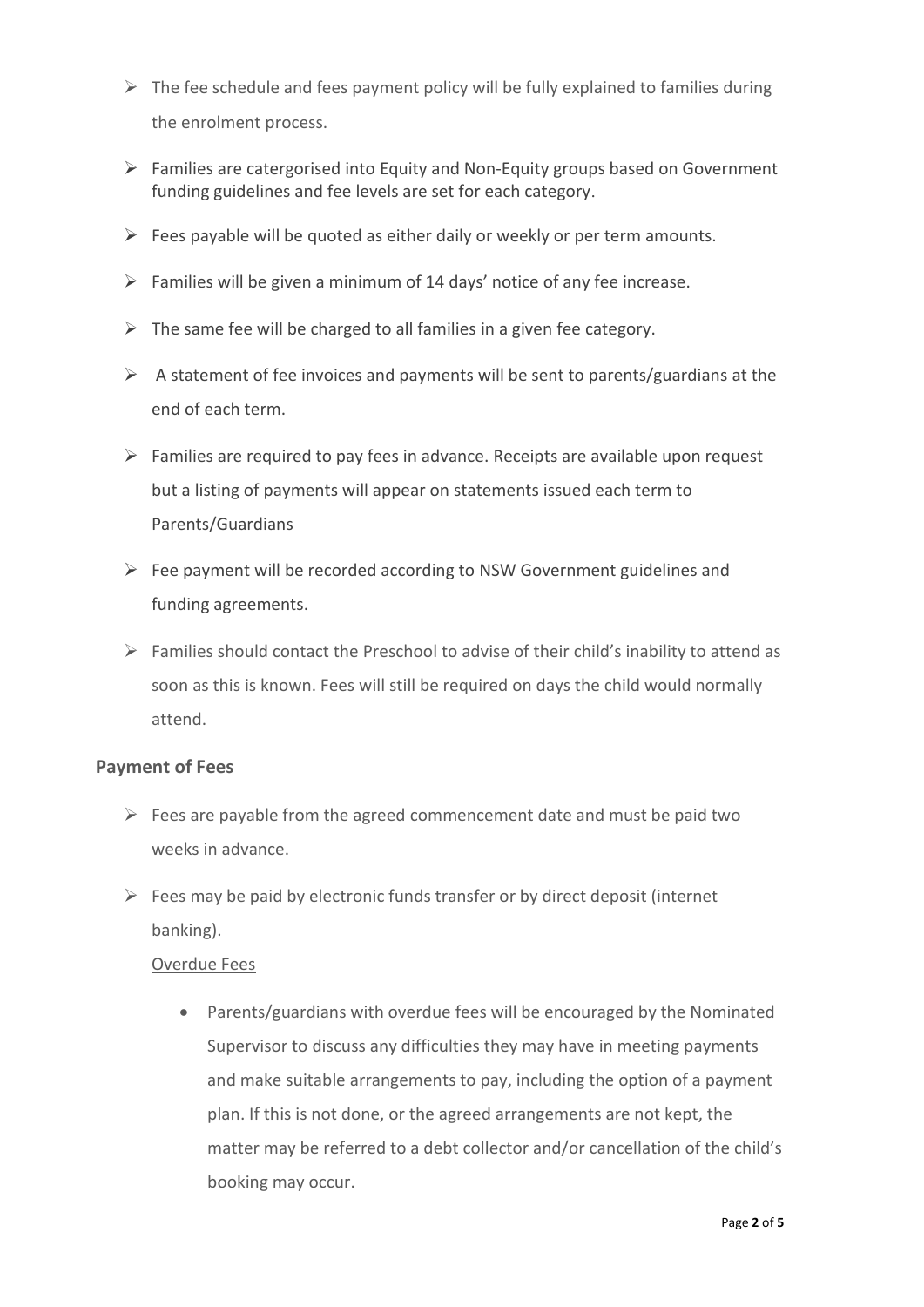#### Extended Session Fees

• Our preschool reserves the right to charge extended session fees where a child is at the preschool for an extended period of time before or after the core educational program hours. This charge will be set at a level determined by the Committee of Management and based on the preschool's need to recoup expenses incurred in employee additional wages.

#### Late Collection Fees

• Our preschool reserves the right to implement a late collection charge when parents/guardians have not collected their child/ren from the service before closing time. This charge will be set at a level determined by the Committee of Management and based on the preschool's need to recoup expenses incurred in employee wages.

## **Roles and Responsibilities**

### **Approved Provider will:**

- $\triangleright$  Ensure the preschool operates in line with the Education and Care Services National Law and National Regulations 2011.
- $\triangleright$  Review the current budget to determine fee income requirements.
- $\triangleright$  Develop a fee policy that balances the parent's/guardian's capacity to pay, with providing a high-quality program and maintaining service viability.
- $\triangleright$  Consider any issues regarding fees that may be a barrier to families enrolling at the preschool and actively remove those barriers wherever possible.
- $\triangleright$  Provide parents/guardians with a regular statement of fees and charges.
- $\triangleright$  Ensure access to this policy via the website and at the preschool.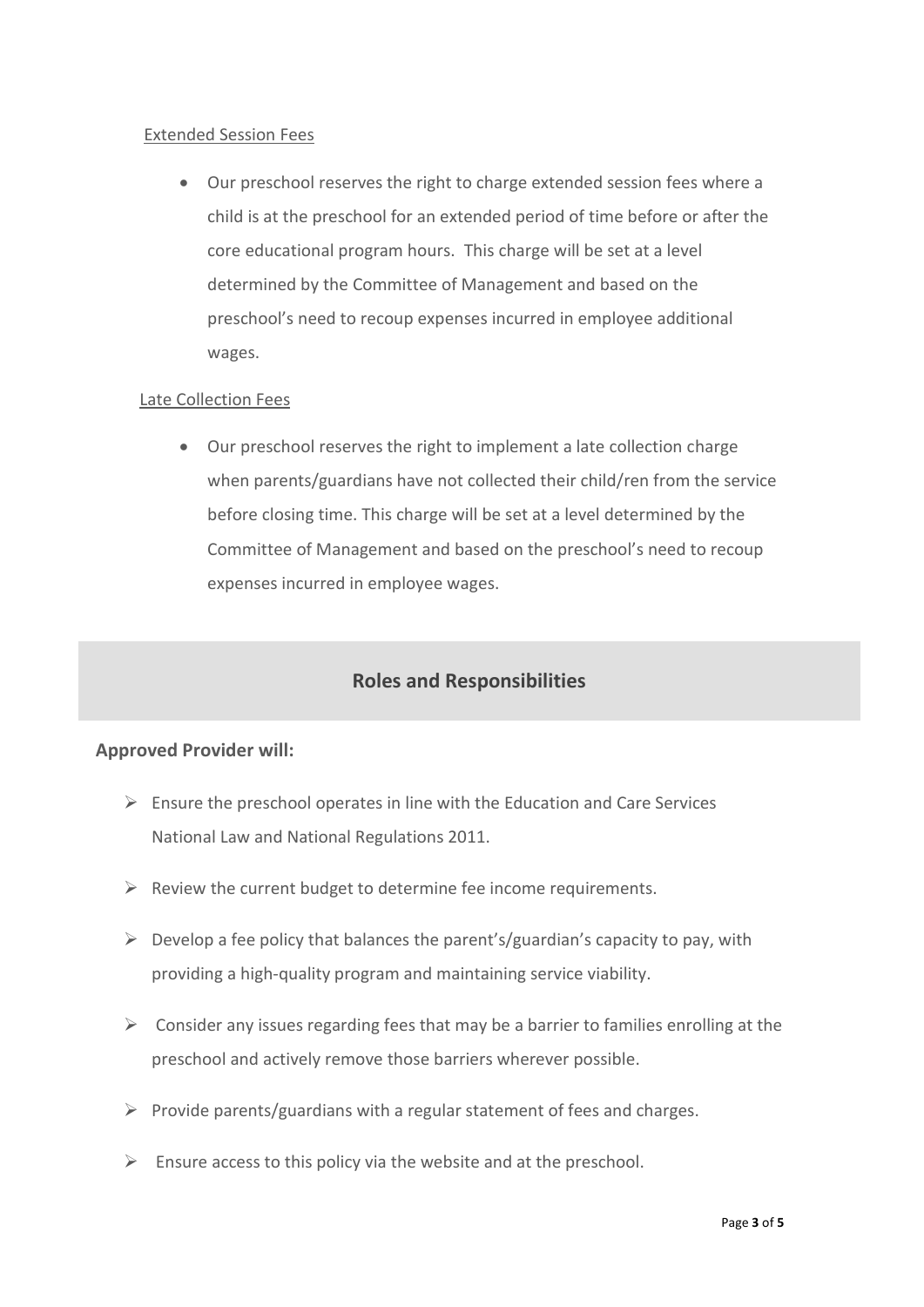- $\triangleright$  Notify parents/guardians within 14 days of any proposed changes to the fees charged or the way in which the fees are collected.
- $\triangleright$  Ensure all families have access to current fee rates.

#### **Nominated Supervisor will**

- ➢ Provide parents/guardians with a regular statement of fees and charges.
- $\triangleright$  Collect all relevant information and maintaining relevant documents regarding those with entitlement to concessions, where applicable.
- ➢ Notify parents/guardians within 14 days of any proposed changes to the fees charged or the way in which the fees are collected.
- $\triangleright$  Ensure all families have access to current fee rates.

### **Early Childhood Educators will**

 $\triangleright$  Refer parents'/guardians' questions in relation to this policy to the Approved Provider or Nominated Supervisors.

### **Families will**

- $\triangleright$  Have access to this policy and the opportunity to engage with the content, refer any questions, queries or concerns during enrolment orientation. as part of enrolment orientation.
- $\triangleright$  Record the arrival and departure times of their child or children attending preschool
- $\triangleright$  Ensure all fees are kept two weeks in advance at all times.
- $\triangleright$  Provide documentation for additional absence days as required.
- ➢ Provide 2 weeks' notice of withdrawal from service. If child does not attend during this 2 week notice period full fees will be chargeable.